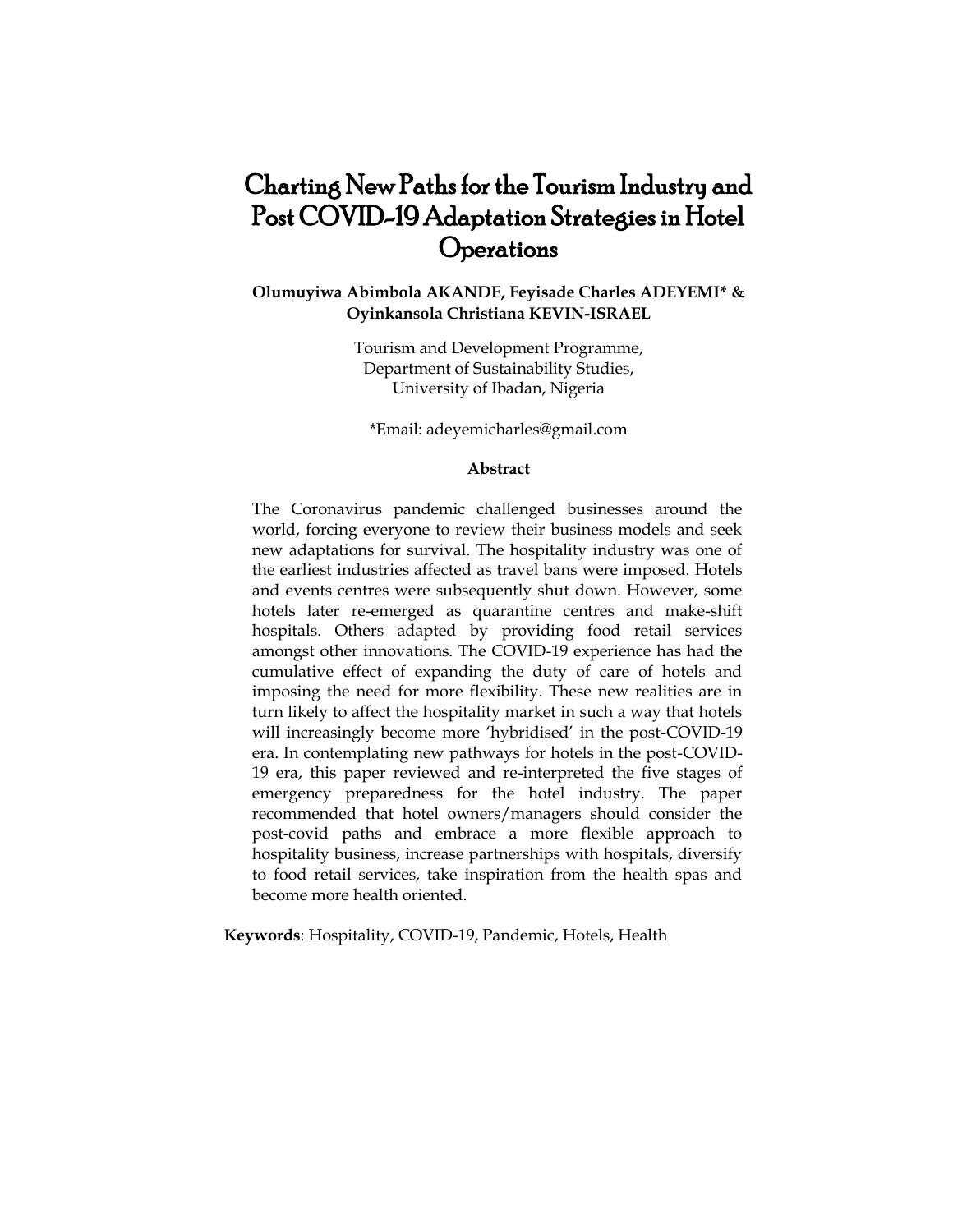## **Introduction**

Infectious diseases are fast becoming a global health concern in hotels and tourism related organisations. In 2003, incidents of Severe Acute Respiratory Syndrome and its effect on hotel performance were reported in several countries including Taiwan, Canada, Singapore and India (Tew*et al.,* 2008).

Despite the shocks and crises occasionally experienced by the tourism industry, reports indicate an overall resilience and continued developments that sustain tourism growth. The United Nations World Tourism Organization (UNWTO) showed that tourism experienced increased growth for ten (10) consecutive years since 2009 (UNWTO, 2019). However, in the first quarter of 2020, tourism faced an unprecedented decline in receipts due to COVID 19, further stressing the resilience of the industry.

As travelers returned from Asia to Europe after the Christmas and New Year holidays between December 2019 and January 2020, concerns rose about the spread of a viral, respiratory disease. By March 11, 2020, Coronavirus also known as COVID-19, had spread around the world and had become a global health concern, officially declared a global pandemic by the World Health Organization. Once COVID 19 was declared a pandemic, several countries responded by enacting various responses to prevent the spread of the virus.

Experts recommended entry restrictions, quarantines, physical distancing, isolation, improved hygiene (especially hand washing) and lockdown measures that included the closure of airlines, hotels, restaurants and in many cases, complete lockdown in some countries. The response to COVID 19 global health crisis soon became a disaster to hotels (Hao, Xiao, and Chon, 2020). Travelers were stranded or forced to cancel their travel plans leaving hotels with a sharp fall in performance evidenced by reduced occupancy rates and hotel revenue per room. Other service suppliers within the tourism and hospitality industry including airlines, destination management companies, local transport service providers and tour operators experienced cancellation of reservations and in some cases temporary shutdown of business operations (Gursoy and Chi, 2020).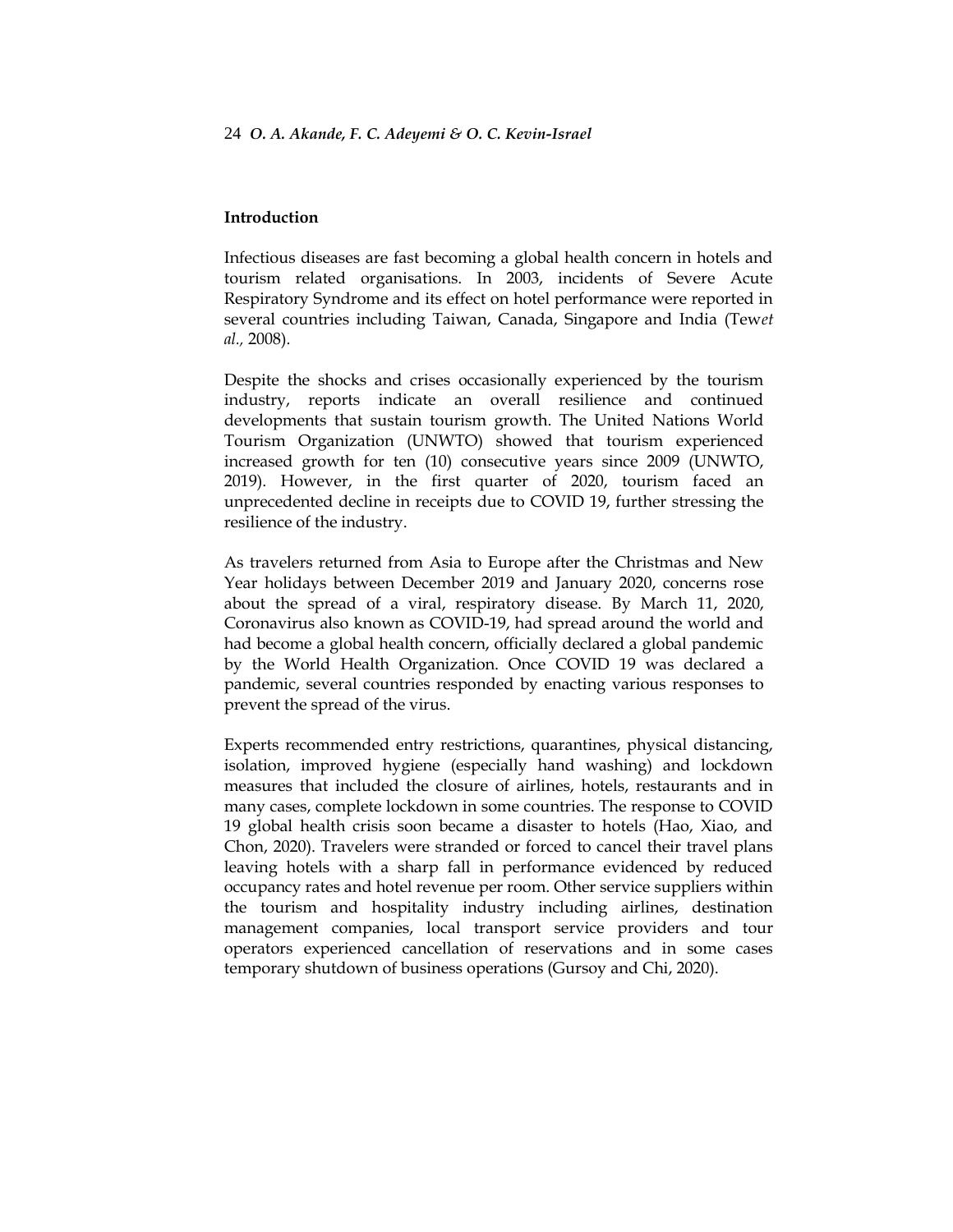International tourism is dominated by leisure and air travel. Since tourism is strongly dependent on travel, travel restrictions as a result of the COVID 19 pandemic were estimated to have put more than 100 million jobs at risk. There is a call across the tourism industry to forge the recovery of hotels from the effects of the pandemic.

While it is clear that many hotels, restaurants and transport service providers lost a lot of revenue during the lockdown (Gursoy and Chi, 2020), there is scarcity of data on the severity of the impact in Nigeria and other Sub-Saharan African countries.

At the same time, it is now clear that even when the COVID 19 pandemic is over, there is a need to prepare for future pandemics. This would require appropriate disaster management frameworks such as was done for SARS (Johnson Tew, Lu, Tolomiczenko, and Gellatly 2008). Besides, there are other natural disasters such as hurricanes, earthquakes, landslides, tsunamis as well as human disasters such as wars, which displace people from their homes. Therefore, the development of disaster management strategies that can accommodate tourism are important considerations to sustainable health and safety in our society.

In a world of pandemics and natural/man-made disasters, adaptation for disaster management may be necessary for the tourism industry to continue to be a leading and resilient economic sector. We posit that the hospitality and tourism industry can expand their duty of care to accommodate visitors during an unprecedented health crisis. Strategies to assure visitors of their safety during global health scenarios such as COVID 19 should be factored into the standard duty of care of hotels. This will go a long way in assuring travelers of a safety net in cases of health emergencies.

The tourism industry is reputed to contribute significantly to employment by accounting for 1 out of every 10 jobs (UNWTO, 2020). The jobs cut across several sectors of the economy including transportation, food and beverage services, accommodation, maintenance and entertainment to mention a few. This means that the tourism industry is an important driver of the local economy and it`s waning relevance in the face of the ravaging COVID 18 pandemic calls for reflection on how to make the industry more resilient.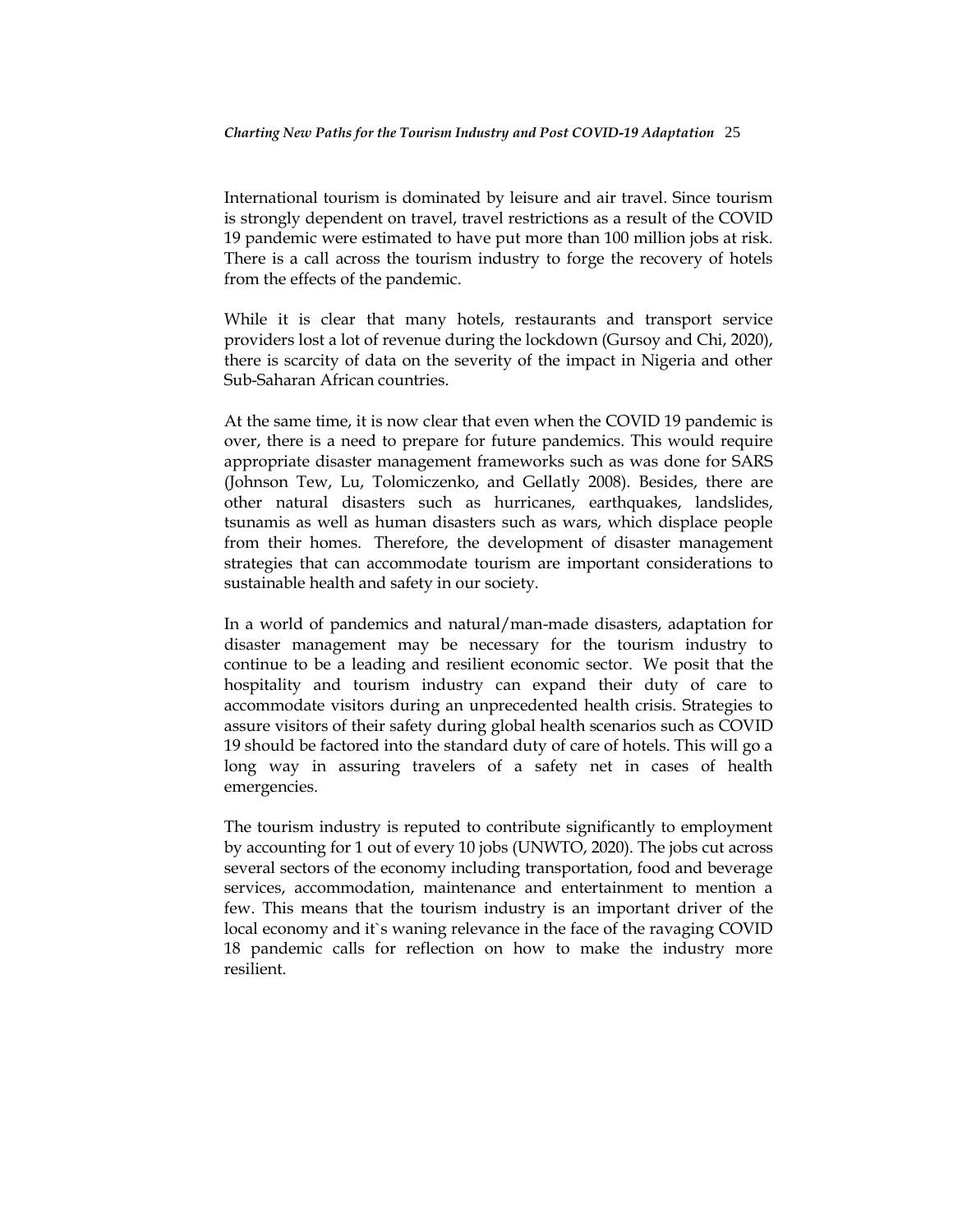This study discusses an adaptive strategy that will allow the tourism and hospitality industry to remain relevant by suggesting a disaster management framework to adapt during a global health related crisis. This will ensure that a framework for action that can accommodate preparedness, response, recovery and resilience are available to foster economic growth in the hospitality and tourism industry.

This chapter discusses a framework for measuring the impact of the COVID-19 induced lockdown on the tourism and hospitality industry in Nigeria. Consideration was given to the slow path to recovery after the lockdown had been lifted and the implications of the experience, for the future of tourism and hospitality in Nigeria and beyond.

## **History of Commercial Hospitality**

The hospitality industry became a commercial enterprise based on the need for various categories of travelers who are in need of overnight lodging. Traders, pilgrims, businessmen and government officials began to demand for services that could cater for their needs away from home. As civilization evolved, the number of travelers increased as well as the variety of demand associated with travel away from home (O"Gorman, 2009). The history of hospitality showed that leisure travel contributed to the growth of the accommodation industry. Furthermore, in the wake of information and communication technology, the world is fast being recognized as a global village where people can interact across cultural borders and satisfy their needs as phased by Maslow. The motivation for travel may be specific to any of the five levels of need or cut across the categories of need. Hence, commercial hospitality comes in varied forms to support basic needs of food and shelter as well as higher needs of self-actualization.

## **Expanding the Duty of Care in Hotels**

The responsibilities of the hotel managers to the guest includes the provision of accommodation, safety of life and properties, provision of food and beverages, transport and mobility services as well as entertainment. However, in the hospitality industry the duty of care has been interpreted as "reasonable" when the service provider provides an acceptable level of performance to ensure the safety and security of the guest. Although some services are viewed from the legal standpoint, accidents and unforeseen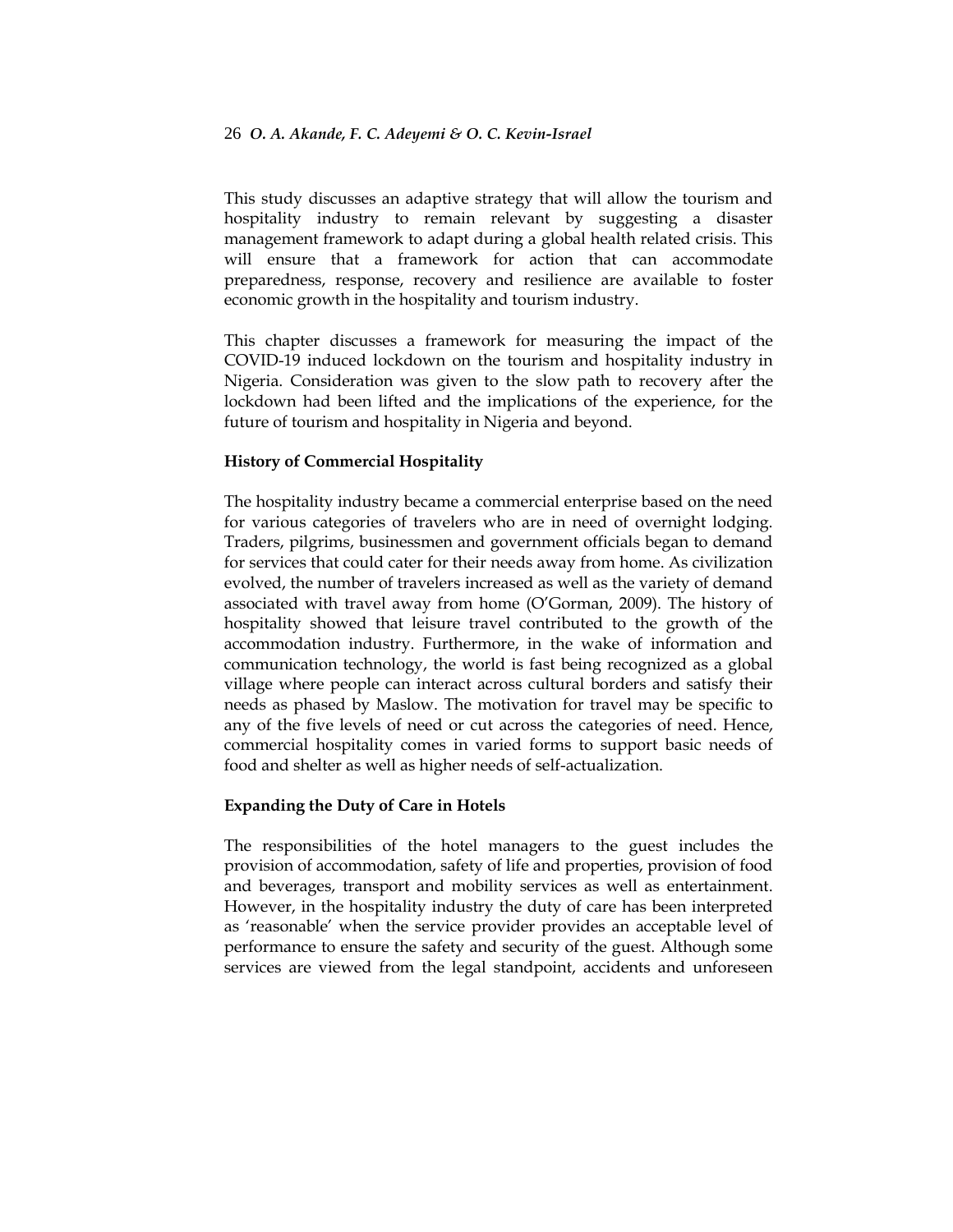circumstances cannot be completely prevented in hotel operations. Hence, it is the responsibility of hotel operators to absolve themselves of negligence of duty towards their guests by ensuring safety and security in their operations procedure (Cyril, 2020). In the wake of global health issues such as COVID 19, hotel operators have a duty to consider safe operating procedures to ensure that guests will continue to feel safe while enjoying the services of the hospitality industry.

One of the risks of the accommodation industry is attending to health emergencies. This is imperative given the link between travel and the hospitality industry. Despite the pandemic, consumer behavior continues to show that travel has come to stay as an important part of contemporary lifestyle. Hence, the hospitality industry is tasked with the challenge of providing innovative services to meet the changing demand of guests despite the public health crisis. The operations of the hotels must assure guests of a minimum standard of safety

## **Tourism and the SDGs**

The Sustainable Development Goals (SDG) were developed with 17 goals and 169 target areas to guide the activities of humans and the environment. The targets reflect the explicit pathways to ensure that the environment continues to sustain life on earth with the possible best quality. Several tourism scholars and researchers have identified the link between tourism and the SDGs. The goals have often been summarized into 5P"s which captures people, planet, prosperity, peace and partnership. Indeed, the outbreak of COVID 19 has further emphasized the link between the goals as it is obvious now that collapse in one of the sections of the goals will have an adverse effect on the achievement of the overall goals.

For example, the highlight of the tourism industry as released by UNWTO for the year 2017 indicated that tourism provided 1 in 10 jobs and contributed up to 10 % of the world"s gross domestic products. This has placed the tourism industry at the forefront of economic growth, development, peace and security as well as environmental and cultural preservation. The purpose of visit showed that leisure, recreation and holidays represented 55% of travels while 27% of travels was visit to friends and relatives (VFR) and 13% were for business and other professional travels (World Tourism Organization (UNWTO), 2018).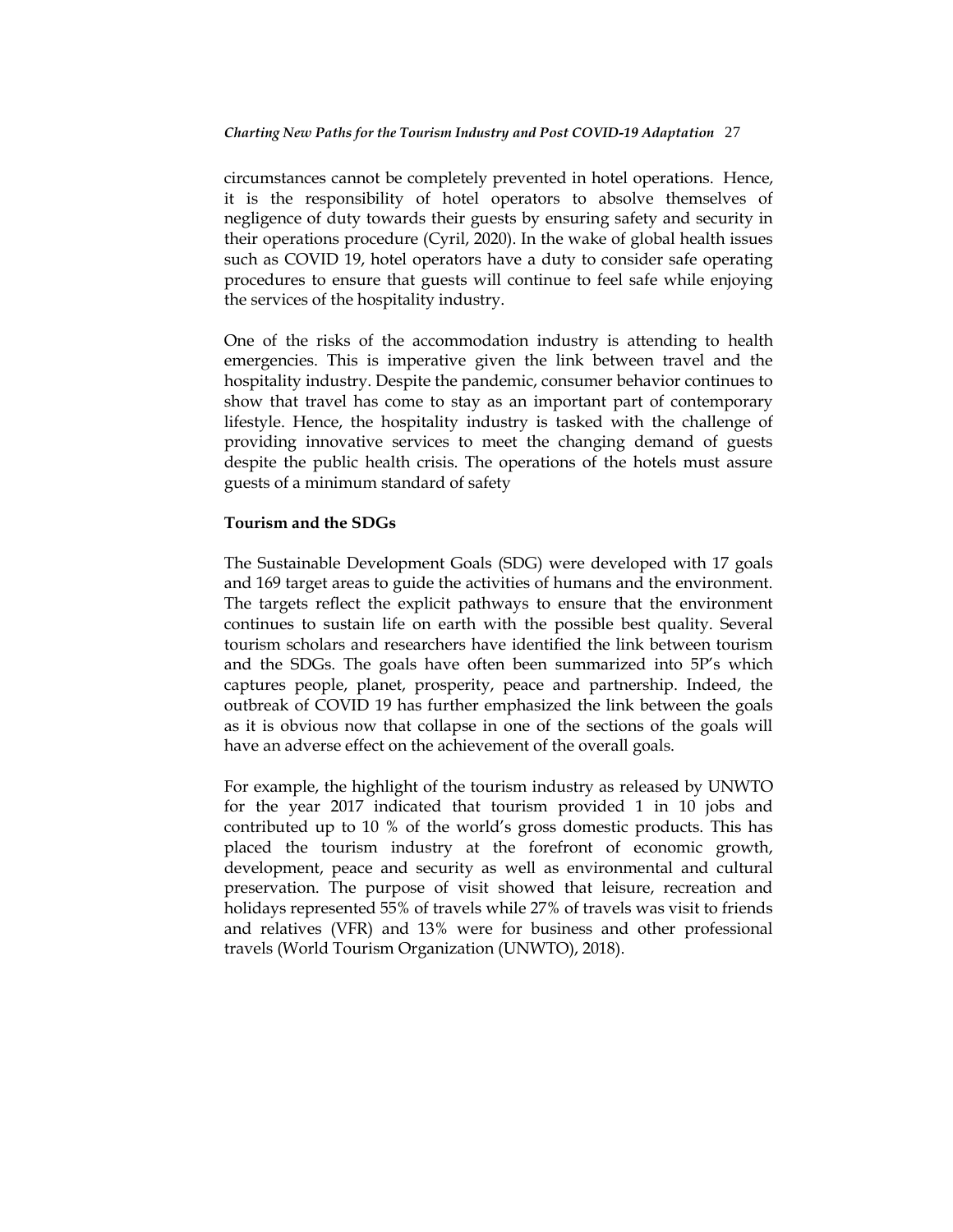Global tourism statistics as reported by the United Nations World Tourism Organization (UNWTO) reports that international tourism could decline to about 70% for the most part of year 2020 due to travel restrictions (UNWTO, 2020). This implies that the impact of the pandemic on tourism businesses and communities are and will continue to be felt in the social, economic and environmental sectors of the society. China, origin of COVID 19 virus is reputed to have the highest outbound travel globally in terms of expenditure.

The outbreak of COVID 19 revealed that travel is a major activity responsible for the spread of the virus. Since international tourism through air travel also constitutes the most used mode of transport, the associated risk of an infectious disease such as COVID 19 becomes a threat to the operation and performance of hotels as most guests usually cover a considerable distance away from their homes to require overnight accommodation.

As the pandemic grounded air travel and shut down the global economy for several weeks, fears of an impending catastrophe in Africa spurred response initiatives that were mostly adopted from developed economies. Although partnership is one of the goals of the SDG that is necessary to address COVID 19 as a global health crisis, most of the measures were similar across nations. Researchers have criticized the adoption of general measures without regard for societal contexts and economic growth (Ozili, 2020; Siow*et.al*, 2020). Most of the measures adopted to curb the spread of the virus originated from the advanced economies. Low- and middleincome countries with different population dynamics and business environments adopted these measures which posed a significant threat to their economic stability. There is a need for a national response initiative that can address local issues. This will ensure that policies that can further widen the gap of inequalities are not adopted by developing nations. This is an important trajectory to achieving reduced inequality within and among countries (SDG 10).

Furthermore, as nations look inward to develop strategies to cope with the aftermath of COVID 19, the hospitality and tourism industry must also develop safe operational procedures and guidelines that will ensure the safety of guests, employees and other stakeholders in the industry. Using disaster management strategies, Hao*et al.* (2020) highlighted six antipandemic strategies across various domains namely leadership and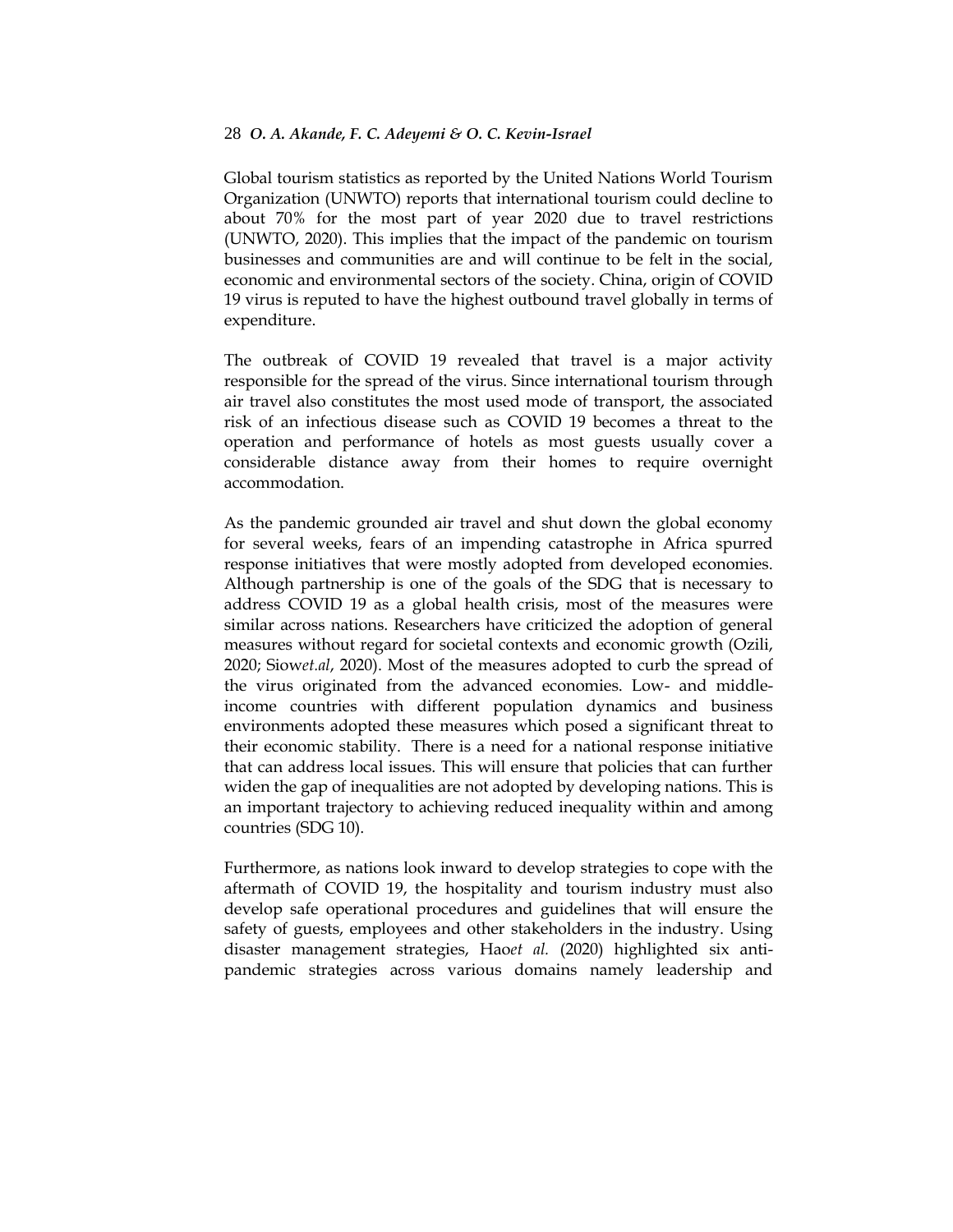communication, human recourse, service provision, Corporate Social Responsibility (CSR), finance and review of standard operating procedures. The social responsibility of changing operating procedures, re-training employees to observe the new standard of hygiene requires to ensure safety and added cost of using disposable service equipment where necessary are actions that have been incorporated by hotels. The role of hotels in the smooth delivery of essential services during the lockdown phase of the pandemic was obvious to most of the front-line workers and essential service providers.

Media reports showed that some governments mandated airports around airports to be converted to quarantine centres, other hotels took up the role voluntarily. For example, the Economic Times reported that the government of India allocated some hotels to be used as quarantine centres (Singh, 2020). The ability of hotels to provide accommodation services at such a crucial stage of in the wave of the spread of COVID-19 as a global health crisis is perhaps one of the publicities that the hospitality industry needs to convince the public of their capacity to expand their operating procedures to ensure the safety of employees, guests and properties. Although fees were charged for the services provided by the hotels, the fees were capped in most cases. There are also reports of the 14 days free quarantine by some top brand hotels such as the Movenpick Resort and Spa Dead Sea in Jordan.

# **Incorporating Hotels in COVID-19 Pandemic Management**

A 2013 study of emergency preparedness in hotels looked at hotels as vulnerable soft targets for terrorists and thereby recommended measures for improving preparedness for such hazards that are targeted at hotels (Albattat and Som, 2013). The measures recommended included better preparation and improved safety and security measures. However, Albattat and Som`s framework did not adequately consider the role of hotels as relief centres in cases such as pandemics. Crisis situations not only call for risk and innovative management to ensure survival and sustainability, but also provide an opportunity to display social responsibility to those most in need (Poria et al., 2014).

During national emergencies and disasters, there is a shortage of hospitals and health centres, leading to the construction of make shift health facilities, sometimes in open grounds. The management of COVID 19 in 2020 led to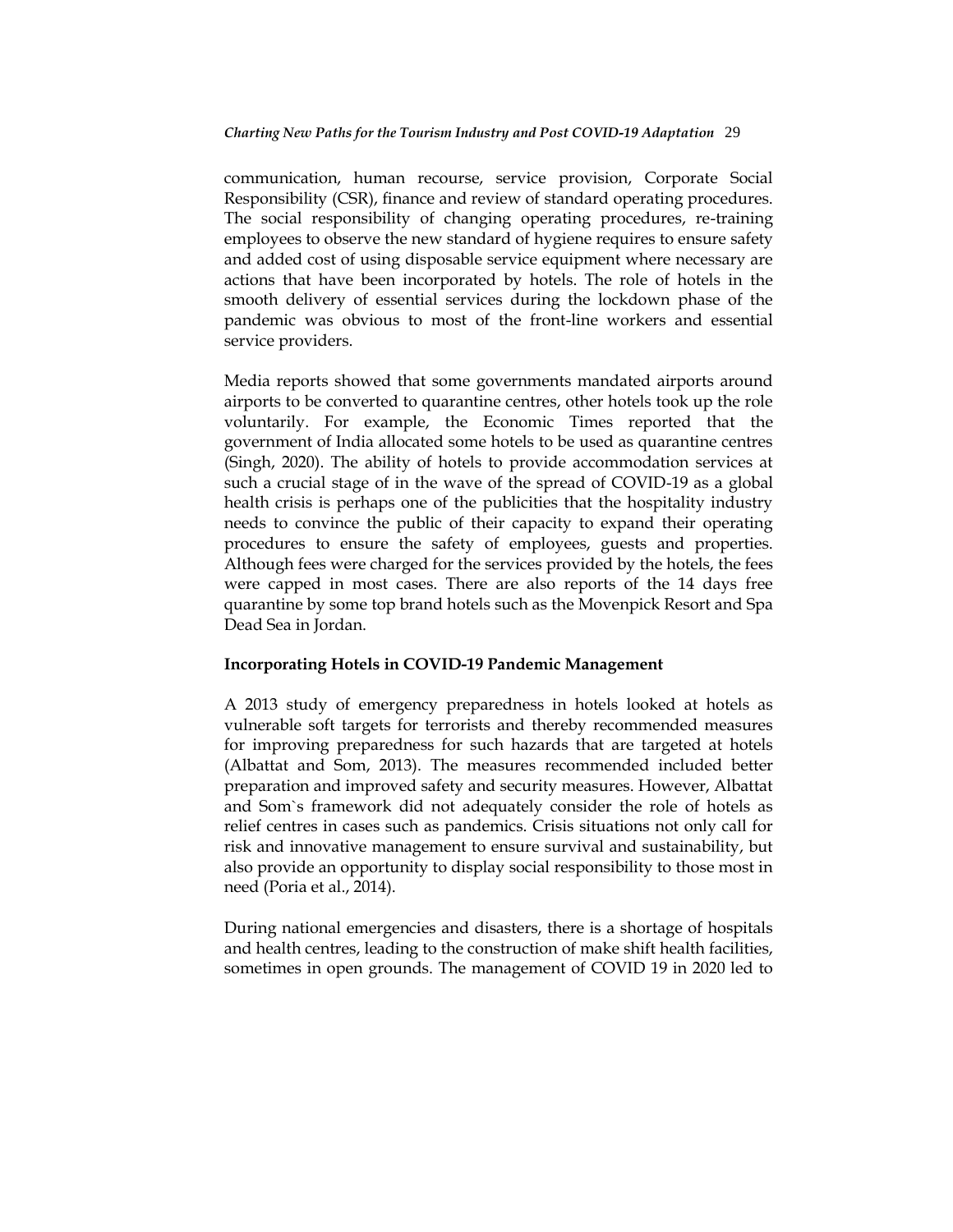the repurposing of public and commercial facilities including hotel rooms, hostels and chalets into quarantine facilities (Siow*et.al*, 2020). Similarly, to minimize the spread of disease, hotels near major international airports served as quarantine stations for inbound travelers (Hao*et.al*, 2020). From the foregoing, it can be deduced that COVID 19 has increased the care burden on hospitality establishments.

To this end, Albattat and Som identified five stages of emergency preparedness for the hotel industry. These were the Pre-event; prodromal, emergency, intermediate, recovery and resolution stages (Albattat and Som, 2013). In contemplating new paths for hotels in times of disasters, these five stages come in handy but the COVID-19 experience have necessitated a reinterpretation of the five stages.

# **New Paths for Hotels During National Emergencies**

The services of the hospitality and tourism industry are highly perishable and inseparable. The characteristic of being highly perishable refers to experiences and service offering that cannot be stored. Similarly, hospitality operations are incomplete in the absence of the customer. This presents a picture of the threat global health crisis such as COVID-19 can pose to the tourism industry. Hence, the industry is expected to develop innovative services and experiences which are capable of attracting customers to the hospitality industry.

The hotel industry must renew services by deconstructing and reconstructing existing products, marketing strategy, distribution channels, delivery methods, and consumption points (Gallen, 2020). However, in the light of the COVID-19 pandemic, hotels need further guidance on new paths that can help them recover and become more resilient to face future challenges as highlighted in Table 1.

Some of the options that can be explored by hotels include:

 Maximizing their space and utilizing it for accommodation, catering, retail, and public activities as well as for the off-line demonstration of online shopping (Hao *et al.,* 2020). Drawing from one of the response strategies reported to have been used in a study related to the SARS outbreak that guest rooms were rented as commercial offices (Johnson Tew *et al.,* 2008), this study proposes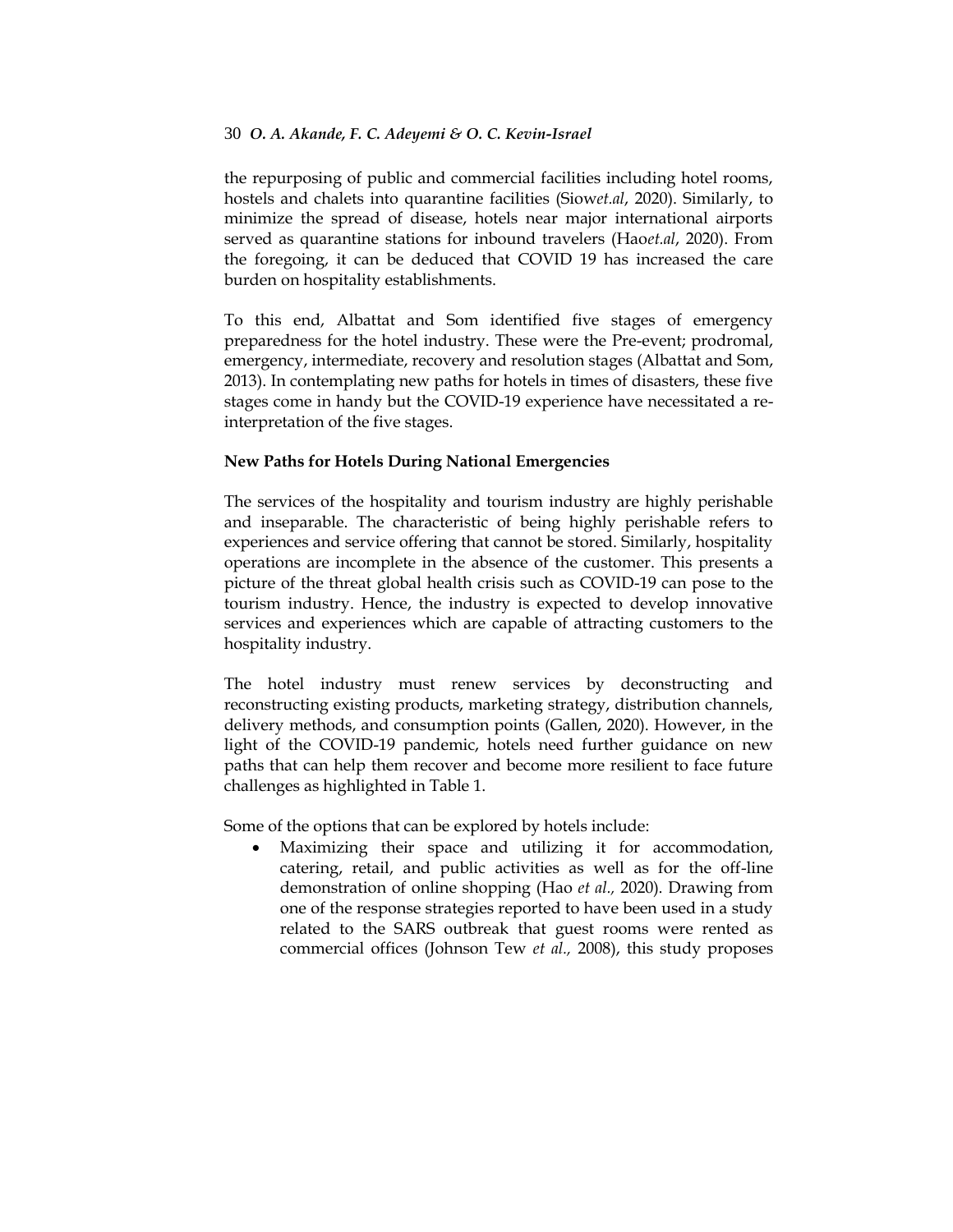that hotels can develop strategic actions that can accurately respond to the needs of customers during an unprecedented health crisis.

- Commodity displays and e-commerce (SocialBeta, 2020 in Hao *et a*l., 2020).
- Setting up a food retail platform, which integrates the commercial scale production of classic dishes, an online sales system, and the cold chain logistics system (Hao *et al.,* 2020).
- Use of hotels as Quarantine centers and make-shift hospitals (Siow *et al.,* 2020; Hao *et al.,* 2020).

The hotel industry has often faced health risks ranging from SARS to swine flu and Ebola virus. These outbreaks have posed similar health challenges as COVID 19 in the past. Scholars have presented the impact and preparedness measures adopted by hotels over the period of these outbreaks in countries like Hong Kong, Taiwan and Canada (Chen, Jang and Kim, 2007; Johnson Tew *et al.,* 2008; Hung, *et al.,* 2018). One of the common conclusions of studies of health crisis or viral outbreaks as it involves the hotel industry has pointed to the need for collaboration between the health and tourism sectors of the economy.

With the outbreak of COVID 19, there is a heightened need to review the disaster preparedness procedure of the hotel industry since travel has come to stay as an integral part of our lives. The sudden outbreak of the virus and the decline in revenue has called for a review of disaster preparedness and crisis management (Hao *et al.,* 2020). Various strategies have been proposed to reduce the risk of disaster and better prepare for its consequences. General frameworks that can be adapted to specific disaster situations in disaster management process include pre-event, prodromal, emergency, intermediate, recovery, and resolution stages (Faulkner, 2001; Albattat and Som, 2013). This disaster management framework fits into health-related disasters and can be adapted by the hotel industry to ensure health and safety of people.

In the pre-event phase, an awareness of the impending global health issue is created when the first case is suspected. At the prodromal stage, a warning of the imminent threat associated with the health risk is communicated to the public. This is often followed by the emergency stage where service providers, institutions and individuals are informed of the safety measures that must be adhered to in order to mitigate the spread of the virus and ensure a healthy society. The intermediate phase refers to the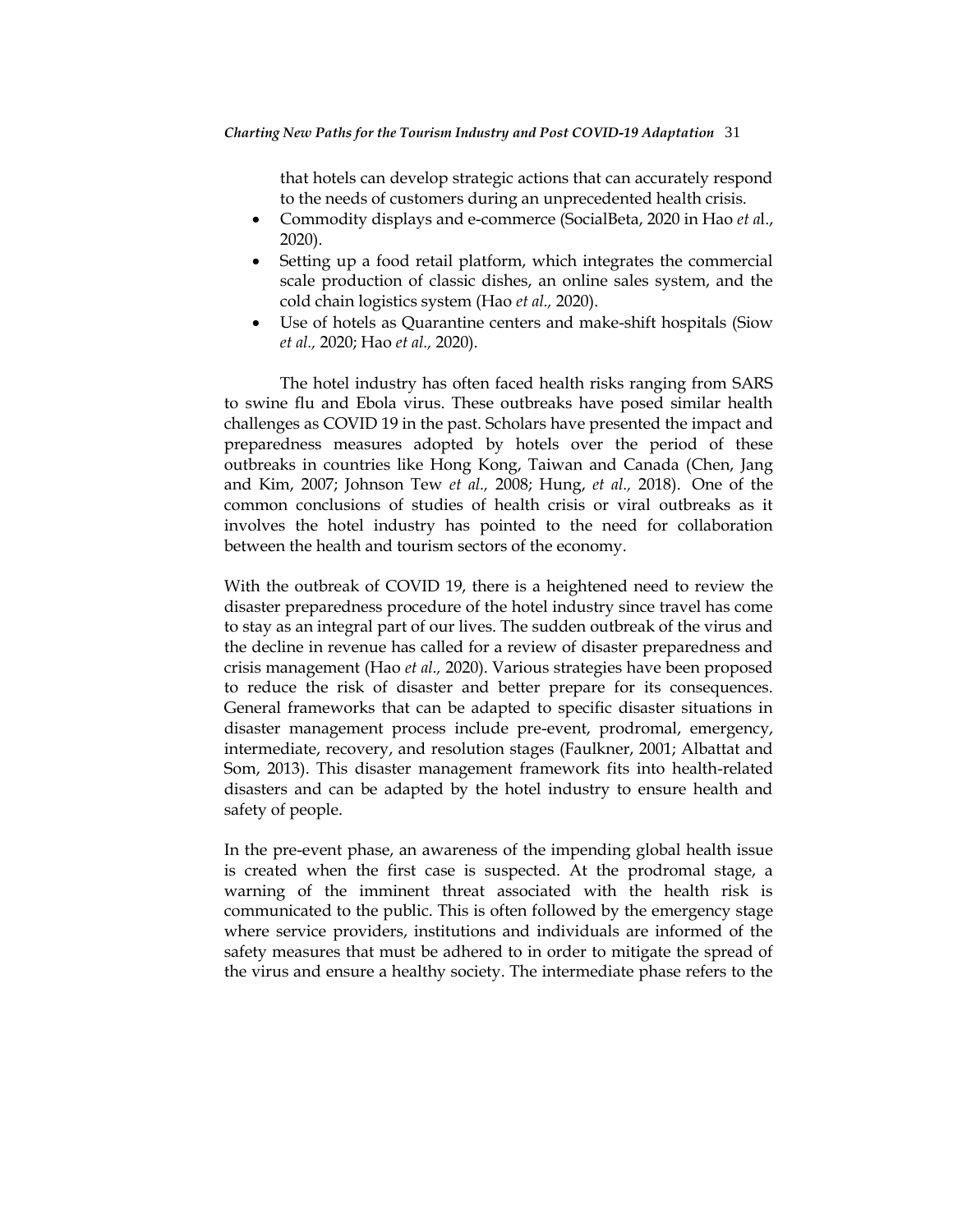point where control of the spread of the virus has been achieved and some form of performance recovery is being recorded by hotels. Recovery is the stage where business activities begin to regain business activities. Oftentimes, there is a change in the usual operation such that the hotels have to devise new ways of doing business while the resolution phase requires an integration of the lessons and frameworks adopted during the disaster period into operational procedures.

| Situation         | Pre<br>Response Path                                                                          | COVID-19 Post COVID-19 Response Path                                                                                                                                                                                                              | Implications of Post COVID-19 Paths for<br>Renaissance, Recovery and Resilience                                                                                                                                                                                                                                                                                                                                                                                                                                                                                                                      |
|-------------------|-----------------------------------------------------------------------------------------------|---------------------------------------------------------------------------------------------------------------------------------------------------------------------------------------------------------------------------------------------------|------------------------------------------------------------------------------------------------------------------------------------------------------------------------------------------------------------------------------------------------------------------------------------------------------------------------------------------------------------------------------------------------------------------------------------------------------------------------------------------------------------------------------------------------------------------------------------------------------|
|                   | guest profiling                                                                               | Safety & prevention Safety and security measures now include<br>measures limited to temperature checks, washing of hands,<br>security checks and regular disinfection and use of nose masks.                                                      | RENAISSANCE: Though they may not be<br>called "health spas", the post COVID-19 era<br>will witness a rebirth of hospitality outfits<br>that pays special attention to health concerns.<br>This will be reminiscent of the health spa era<br>in the hospitality industry.<br>Such hospitality outfits will be slower to shut<br>down in the face of epidemics as they will<br>tend to take more, local restorative action.<br>Closer affiliations with actual hospitals<br>and/or health insurance packages linked with<br>hotel stays may emerge.                                                    |
| Prodromal         | Calls<br>to<br>emergency<br>response rooms<br>agencies                                        | police, Calls to police, ambulances as well as<br>ambulances and other activating emergency response / quarantine                                                                                                                                 |                                                                                                                                                                                                                                                                                                                                                                                                                                                                                                                                                                                                      |
|                   | Hands over to security<br><b>Emergency</b> experts / health experts<br>etc as the case may be | Hands over to security experts/health<br>experts etc and/or takes charge of the<br>situation in the local emergency response<br>room as the case may require.                                                                                     |                                                                                                                                                                                                                                                                                                                                                                                                                                                                                                                                                                                                      |
| Intermediate from | Waits<br>authorities, to restore<br>services.                                                 | for clearance Provides alternate services while waiting<br>security/health for clearance for general services                                                                                                                                     | RECOVERY<br>The more diversified nature of post covid<br>hospitality<br>business<br>means increased<br>adaptability to the point where disaster<br>management is likely to become a viable                                                                                                                                                                                                                                                                                                                                                                                                           |
| Recovery          | Long Term Repair and re-invest                                                                | Repair and re-invest with special attention<br>to diversification and provision of alternate<br>services. Review disaster management<br>framework and mainstream improvements<br>into the standard of care to be provided by<br>the establishment | hospitality business. This will shorten<br>recovery time and ensure that the tourism<br>industry remains on the path of sustaining<br>economic growth as highlighted in the target<br>of SDG 8. Coordination and partnership with<br>relevant institutions to ensure health and<br>safety. The coordination of efforts to help<br>build capacity that is necessary to develop<br>early warning signals and ensure risk<br>reduction. Furthermore, concerted efforts to<br>handle global health crises such as COVID 19<br>will be developed. This helps to accomplish<br>Target 3(9d) of SDG goal 3. |
|                   | normal state                                                                                  | <b>Resolution</b> Return to pre-disaster Return to a post-disaster, new normal.                                                                                                                                                                   | RESILIENCE<br>Post disaster hospitality outfits are highly<br>adaptable, much more sustainable hybrid<br>organisations that can withstand a lot more<br>shocks than previously imagined. Since<br>disaster reduction is paramount to achieving<br>the SDG goals,<br>disaster management<br>frameworks<br>developed<br>can<br>be<br>and<br>implemented to ensure safe, resilient and<br>sustainable cities.<br>At this stage, SDG 11 (7b) is more<br>accomplished than ever before.                                                                                                                   |

#### **Table 1: New paths for hotels during national/ global health emergencies**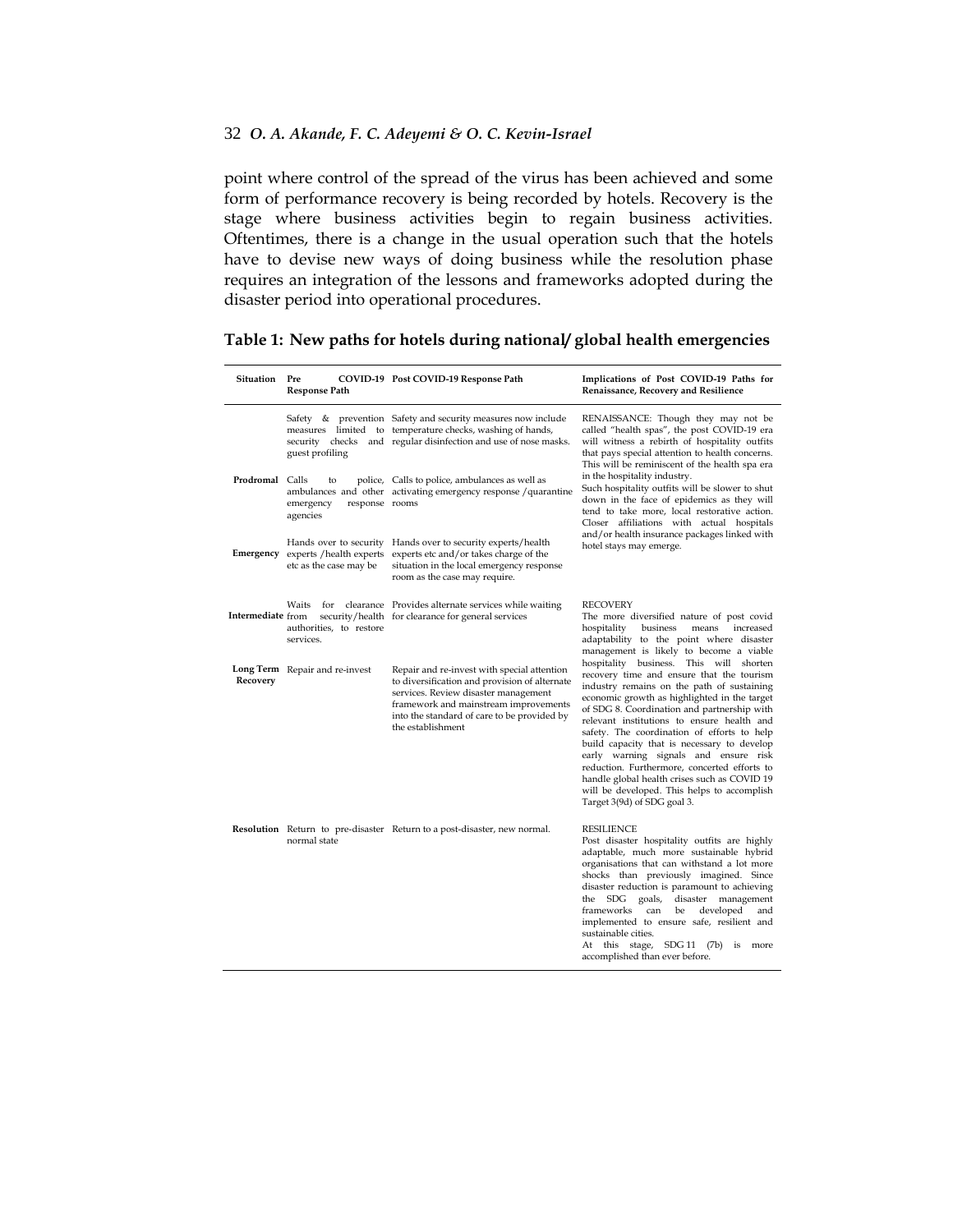## **COVID-19: Lessons in Disaster Management**

When disasters such as the COVID-19 pandemic occur, hotels in Nigeria typically shut down while hospitals remain open and even get overcrowded. The COVID 19 experience showed that hotels can expand their duty of care to include certain elements/aspects of healthcare and disaster management. This will require a new framework to guide the actions of hotels and other hospitality/tourism service providers in times of disaster. Aspects of the proposed framework naturally have to cater for predisaster events running through the prodromal stage, the emergency stage, the intermediate stage on to the long-term recovery and resolution stage. Thereby, the framework takes care of the renaissance of hotels as alternative health centres in the form of health spas, the recovery of hotels that suffer from the consequences of disastrous events and also helps to build resilience to ensure that hotels can survive more sustainably.

#### **Conclusion and Recommendations**

The Coronavirus pandemic challenged businesses around the world, forcing everyone to review their business model and seek new adaptations for survival. The hospitality industry was one of the earliest affected industries as travel was perhaps the first business to be halted. Hotels were subsequently shut down but eventually, many hotels became part of the disaster management process as they served as quarantine centres and make-shift hospitals. Others adapted by providing food retail services amongst other innovations. The COVID-19 experience has had the cumulative effect of expanding the duty of care of hotels and imposing the need for more flexibility. These new realities are in turn likely to affect the hospitality market in such a way that hotels will increasingly become more "hybridised" along the post-covid paths described in this paper.

From the foregoing, it becomes imperative for hotel owners/managers to consider the post-COVID-19 paths and embrace a more flexible approach to hospitality business, increase partnerships with hospitals, diversify to food retail services, take inspiration from the health spas and become more health oriented.

#### **References**

Albattat, A. R. S. and A.P.M. Som (2013). Emergency Preparedness for Disaster and Crises Management in the Hotel Industry'.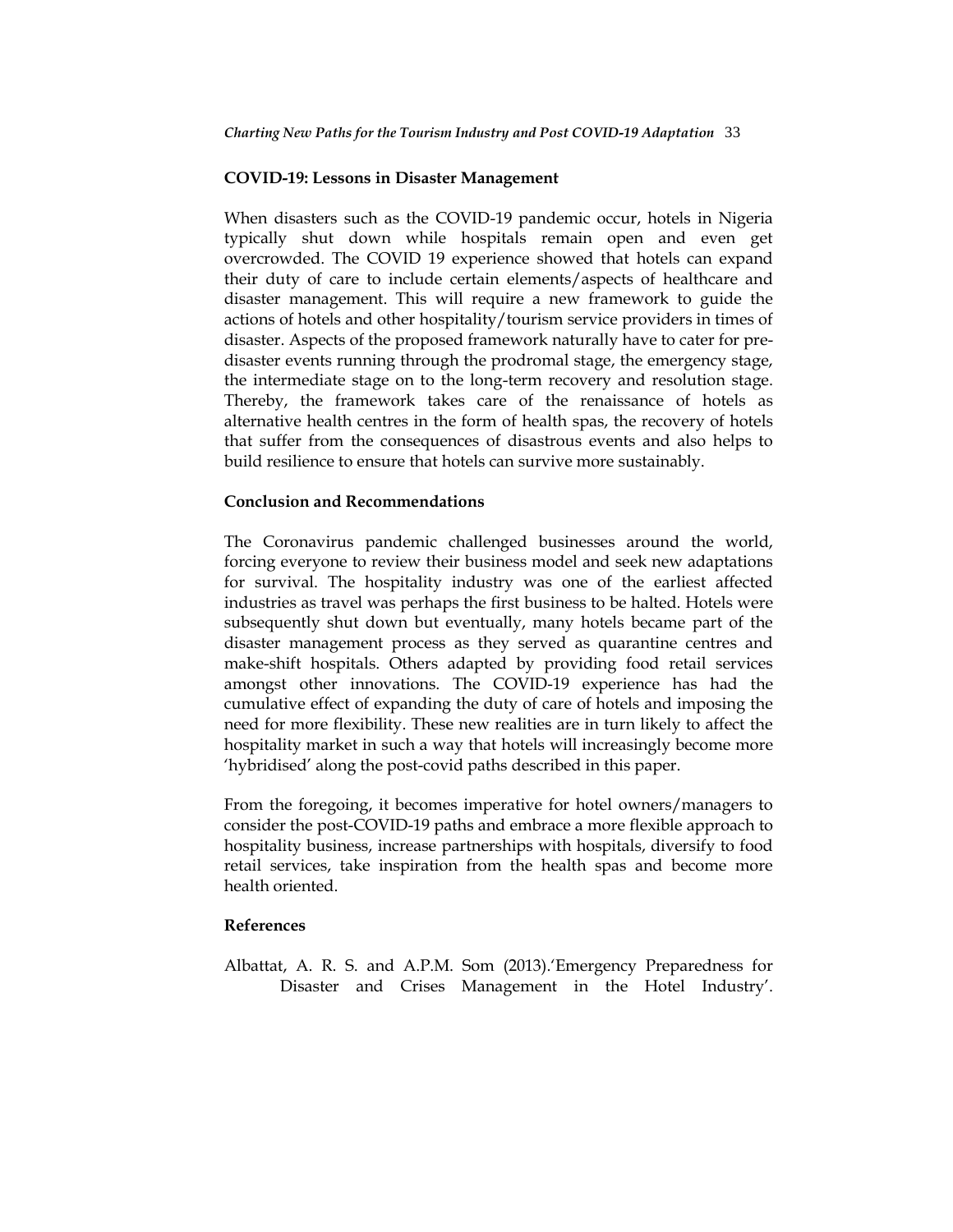International Journal of Business and Management 8(5): 62-71. Available at: [https://doi.org/10.5539/ijbm.v8n5p62.](https://doi.org/10.5539/ijbm.v8n5p62)

- Chen, M.-H., S. Jang (Shawn) and W.G. Kim (2007). "The Impact of the SARS Outbreak on Taiwanese Hotel Stock Performance: An eventstudy approach". International Journal of Hospitality Management, 26(1): 200–212. Available at: [https://doi.org/10.1016/j.ijhm.](https://doi.org/10.1016/j.ijhm.%20%092005.11.004)  [2005.11.004.](https://doi.org/10.1016/j.ijhm.%20%092005.11.004)
- Cyril, P. (2020). 'Tourists: Duty of Care', in Korstanje, M.E. & H. Seraphin (Eds.), Tourism, Terrorism and Security. Emerald Publishing Limited, 151–162. Available at: [https://doi.org/10.1108/978-1-](https://doi.org/10.1108/978-1-%0983867-905-720201010) [83867-905-720201010.](https://doi.org/10.1108/978-1-%0983867-905-720201010)
- Faulkner, B. (2001). "Towards a Framework for Tourism Disaster Management'. Tourism Management 22(2): 135-147. Available at: [https://doi.org/10.1016/S0261-5177\(00\)00048-0](https://doi.org/10.1016/S0261-5177(00)00048-0).
- Gallen, S. (2020).The response of tourism businesses vis-à-vis the economic ramifications of SARS-CoV-2.Retrieved from.AIEST.https:// www.aiest.org/news/.
- Gursoy, D. and C.G. Chi (2020). "Effects of COVID-19 Pandemic on Hospitality Industry: Review of the Current Situations and a Research Agenda". Journal of Hospitality Marketing & Management 29(5): 527–529. Available at: [https://doi.org/ 10.1080/](https://doi.org/%2010.1080/%20%0919368623.2020.1788231)  [19368623.2020.1788231.](https://doi.org/%2010.1080/%20%0919368623.2020.1788231)
- Hao, F., Q. Xiao and K. Chon (2020). 'COVID-19 and China's Hotel Industry: Impacts, a Disaster Management Framework, and Post-Pandemic Agenda'. International Journal of Hospitality Management 90: 102636. Available at [https://doi.org/10.1016/](https://doi.org/10.1016/%20%09j.ijhm.2020.102636)  [j.ijhm.2020.102636](https://doi.org/10.1016/%20%09j.ijhm.2020.102636).
- Hung, K.K.C., C.K.M. Mark, M.P.S. Yeung, E.Y.Y. Chan and C.A. Graham (2018). "The Role of the Hotel Industry in the Response to Emerging Epidemics: A case study of SARS in 2003 and H1N1 Swine Flu in 2009 in Hong Kong". Globalization and Health, *14*(1): 117. Available at: https://doi.org/10.1186/s12992-018-0438-6.
- O"Gorman, K.D. (2009). "Origins of the Commercial Hospitality Industry: From the Fanciful to Factual. International Journal of Contemporary Hospitality Management 21(7): 777-790. Available at: https:// doi.org/10.1108/09596110910985287.
- Ozili, P. (2020). "COVID-19 in Africa: Socio-economic Impact, Policy Response and Opportunities'. International Journal of Sociology and Social Policy (ahead-of-print). Available at: [https://doi.org/](https://doi.org/%20%0910.1108/IJSSP-05-2020-0171)  [10.1108/IJSSP-05-2020-0171.](https://doi.org/%20%0910.1108/IJSSP-05-2020-0171)